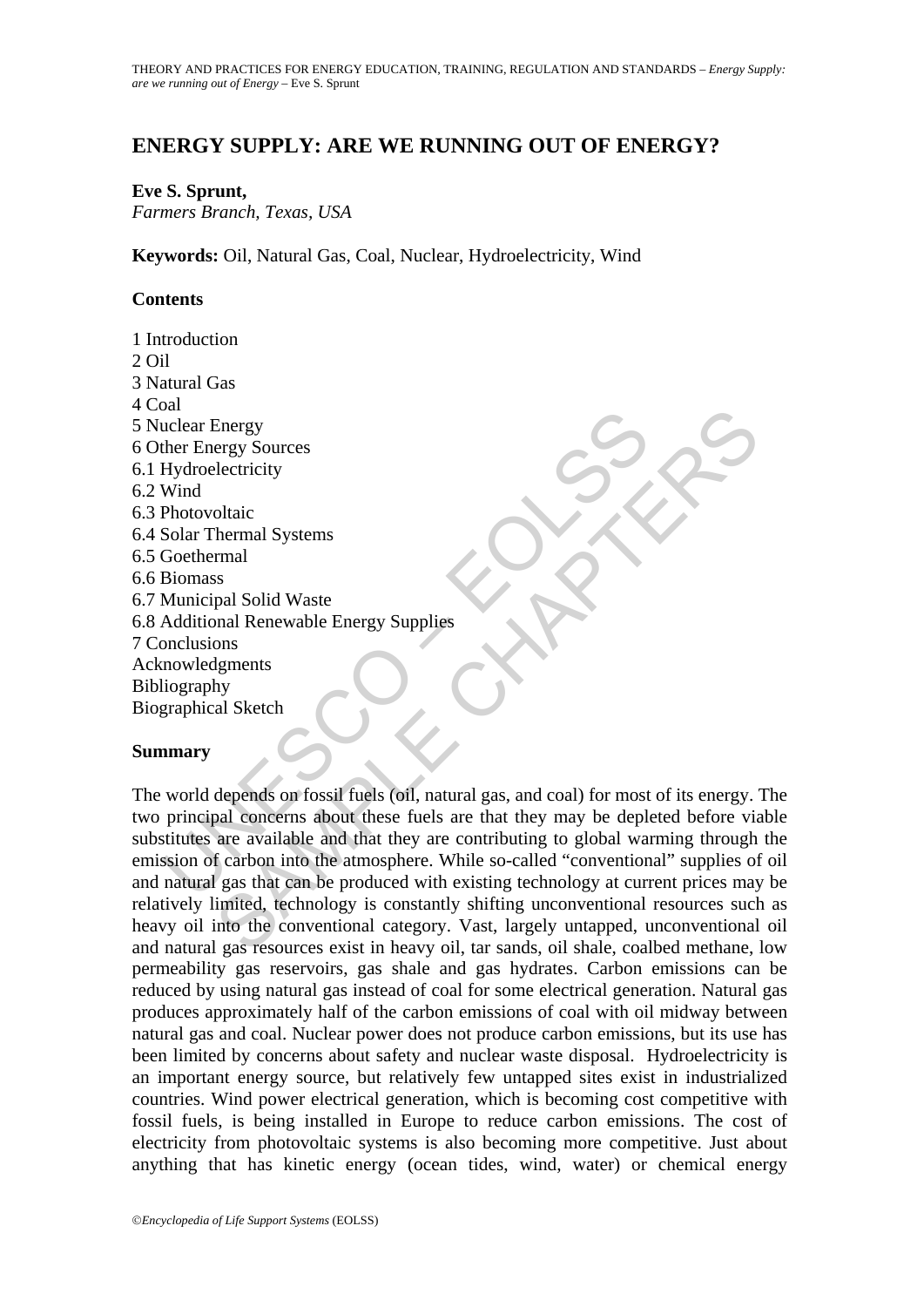(municipal solid waste, biomass, fossil fuels) can be used as a source of energy. Whether or not the energy supply is utilized depends on accessibility, cost, and environmental impact.

# **1 Introduction**

People in industrialized countries rely on an uninterrupted supply of energy. Disruptions of energy supply have major negative social and economic consequences. Prolonged power interruptions often lead to a declaration of a state of emergency. A steady supply of energy is required to maintain life as we know it in industrialized countries. In less developed countries, frequent energy disruptions in the form of scheduled or unscheduled electrical blackouts or transportation fuel shortages impede economic development. More reliable supplies of power and fuel are prerequisites for advancement in developing countries.

According to the United States Department of Energy, Energy Information Administration (EIA) total world energy consumption in 1996 was 375.5 Btu (4 x  $10<sup>5</sup>$ J). The EIA predicts that world energy consumption will increase by 2 percent per year for the next 20 years, with reliance on fossil fuels (oil, natural gas, and coal) increasing from 85 percent to 88 percent of the total energy consumption. Since fossil fuels are non-renewable natural resources, the issue of resource exhaustion especially for oil has been hotly debated.

nome development. The chance supplies of power and fact an<br>ancement in developing countries.<br>
ording to the United States Department of Energy, Enchministration (EIA) total world energy consumption in 1996 was <sup>2</sup><br>
The EIA elevelopment. Wore tendous supplies of power and ruer are perceptrates<br>to the United States Department of Energy, Energy Information (EIA) total world energy consumption in 1996 was 375.5 Btu (4 x<br>A predicts that world ene Society has begun to demand not just reliable energy supplies, but energy supplies that are perceived as safe and non-damaging to the environment. Concern about global warming may lead to a preference for energy supplies, which produce lower or no carbon emissions. Of the fossil fuels, coal emits the most carbon per unit of energy output, followed by oil, with natural gas producing the smallest amount. Even some sources of energy, which do not emit carbon are also viewed as posing threats to the environment. Although nuclear power has not been implicated in global warming, the risk of nuclear accidents and the hazards of nuclear waste disposal have led some countries to ban or seek to discontinue nuclear power generation. The construction of dams and flooding of habitats associated with hydroelectric power generation creates opposition to that energy source. Turbines used to generate wind power can pose threats to birds. Systems to harness tidal energy may be hazardous to some types of marine life. In the effort to provide the energy required to power civilization, a balance must be reached between availability, reliability, cost, and environmental impact of the different energy types.

# **2 Oil**

In 1956 M. King Hubbert published a paper predicting that oil production from the lower 48 states in the United States would peak in the 1970s. Hubbert's prediction was based on an estimate of the ultimate recoverable oil reserves and the assumption that production rate would peak when half the ultimately recoverable oil had been produced and production rate would then decline in a symmetric negative-exponential form to zero. When United States production declined after 1970, Hubbert's methodology gained a considerable following. The sharp increases in oil prices associated with the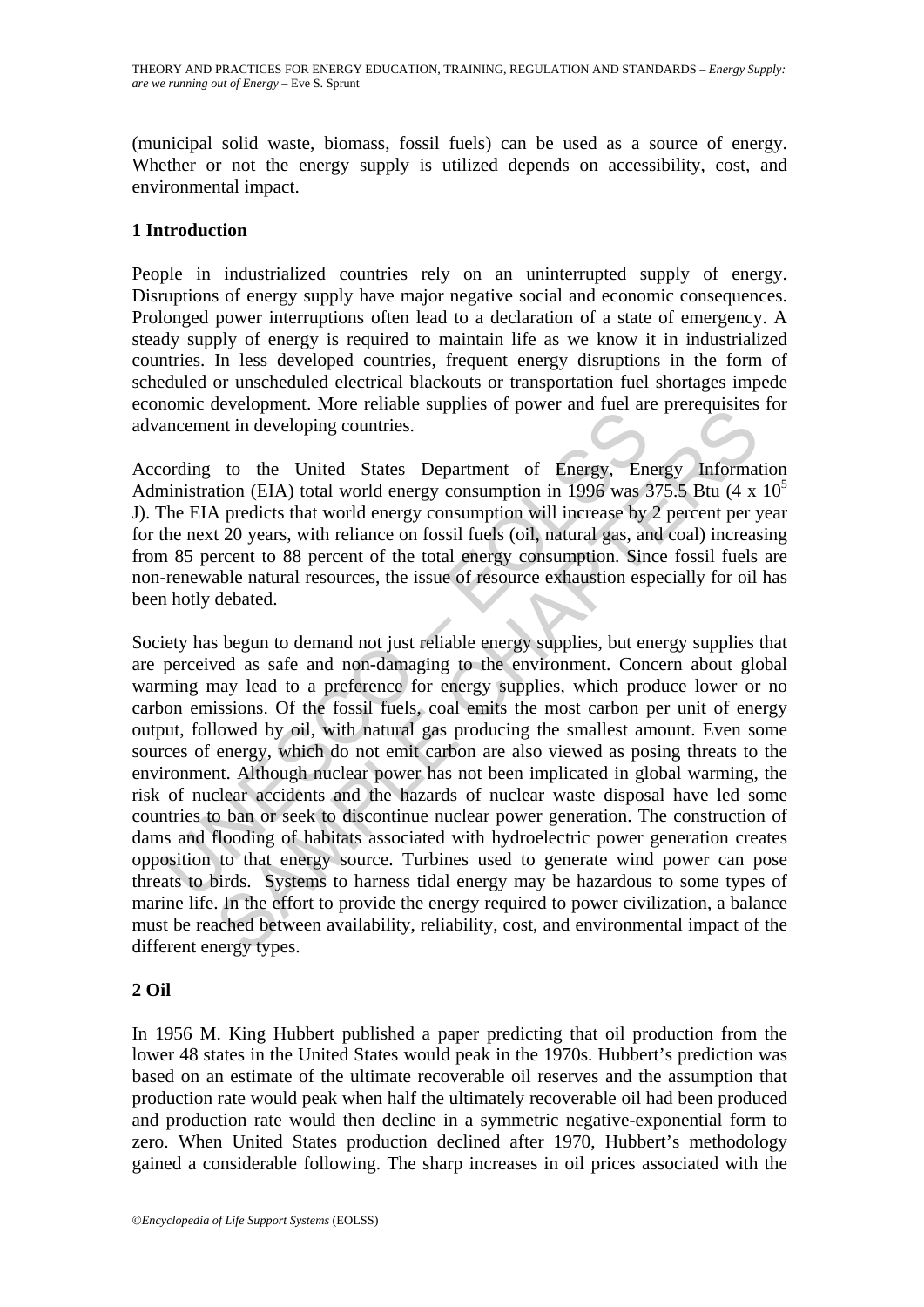1973 Arab oil embargo, the 1978 Iranian revolution, and the 1980 Iran/Iraq war further enhanced the perception that oil was in short supply [Figure 1].



Figure 1: USA Average Wellhead Oil Price

Later, based on crude oil production rates through the end of 1977, Hubbert predicted that world oil production would peak about 1995. Laherrere has updated Hubbert's world oil peak prediction. As of 1999, he is predicting that oil production will peak within a decade. According to Laherrere's calculations, a billion barrel discovery delays the production peak by only ten days.

10<br>
1900 1910 1920 1930 1940 1950 1960 1970 1980<br>
1900 1910 1920 1930 1940 1950 1960 1970 1980<br>
1970 1980<br>
1977, world oil production would peak about 1995. Laherrere has t<br>
1d oil peak prediction. As of 1999, he is predic SAMPLE CHAPTERS The Hubbert/Laherrere predictions are based on so-called "conventional oil." Laherrere defines "conventional reserves" as reserves that can be produced for \$20 to \$25 per barrel. "Optimistic" economists including people such as Julian Simon, counter gloomy predictions of scarcity. They note that predictions such as those of Hubbert and Laherrere are based on the supplies of the natural resource available at current prices with current technology, but that the most promising deposits will always be depleted first, so that predictions based on physical calculations of reserves exhaustion will always be pessimistic.

Small increases in price greatly increase the potential supplies that are economically available and experts tend to underestimate the impact of future technological advances. Thus, technology counterbalances depletion by reducing recovery costs of both conventional oil and substitutes. Indeed, under Laherrere's definition, resources are continually being transferred from the unconventional to conventional category as technology decreases production costs.

Supporters of Hubbert's gloomy forecast cite his successful prediction of the peak in oil production in the United States. In contrast, Simon's supporters point to a successful bet he made with natural resources doomsayers. Simon won a bet made in 1980 that five natural resources of his opponents' choice would be lower in cost in 1990. Increased scarcity of a raw material implies a higher price.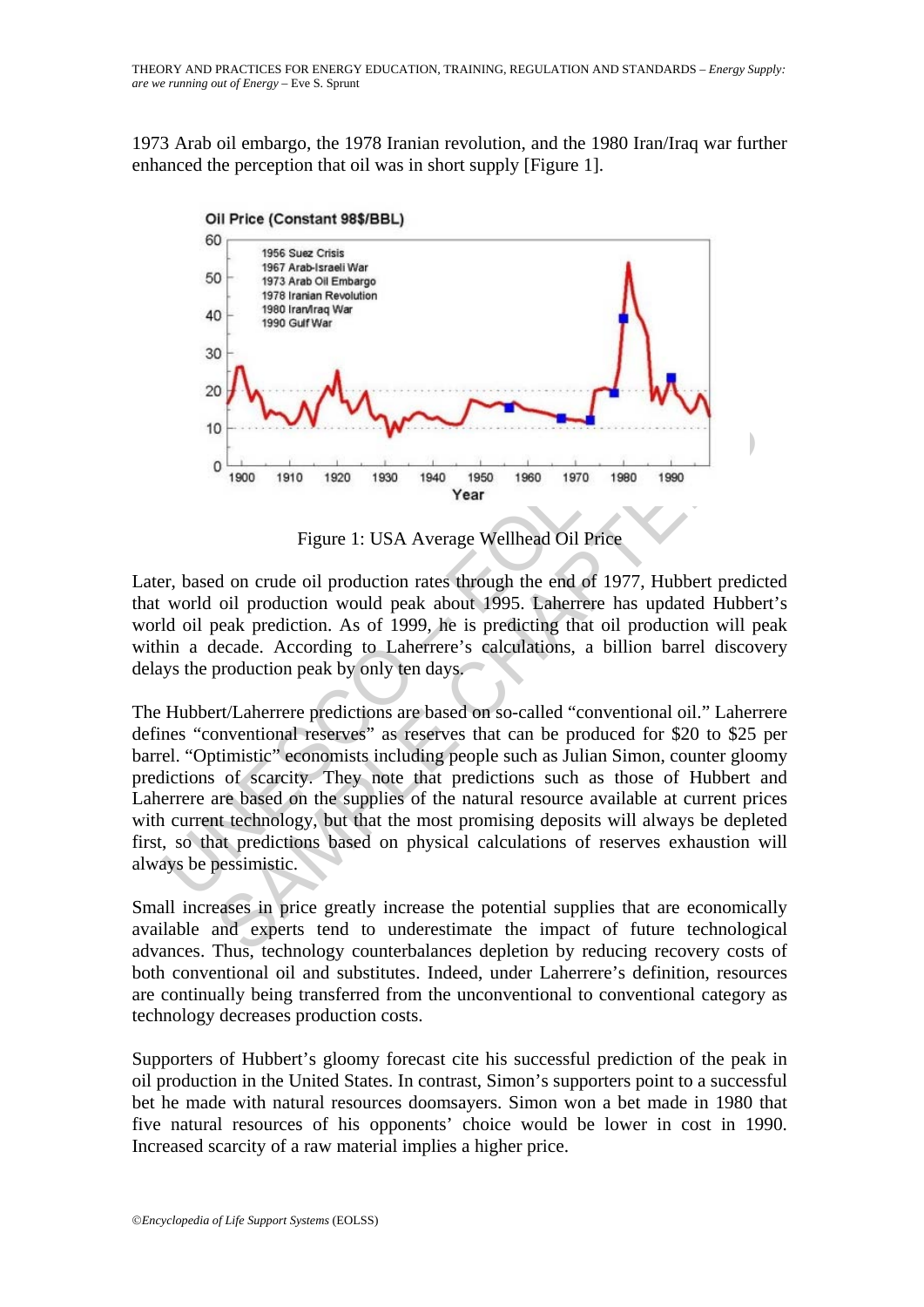Opponents of Hubbert's predictions, including Porter, think that the peak in United States production was not strictly an indication of resource exhaustion. Porter points out that United States oil resources are, from a global perspective, relatively high cost and that the production decline in the United States was aggravated by restrictive federal policies, which blocked access to the most promising remaining areas.

Oil prices have not been set purely by supply and demand. There is a long history of price manipulation. For many years the Texas Railroad Commission regulated supply to keep oil price from collapsing. Since its formation in 1960, the Organization of Petroleum Exporting Countries (OPEC) has sought to keep oil prices high. The higher prices have enabled higher-cost non-OPEC suppliers to gain market share. When prices soared in the 1970's and early 1980's, OPEC's share dropped from 55 percent to 30 percent, and the Gulf states' share of world production plummeted from 38 percent to 18 percent. Almost all OPEC oil can be produced for less than \$10 per barrel. Persian Gulf production costs are less than \$2 per barrel. In the near future, unless OPEC exercises production restraint, there is risk of over supply of oil and very low prices.

Over one-fourth of the world's proven oil reserves are in Saudi Arabia, 261.5 x 10<sup>9</sup> barrels with up to  $1 \times 10^{12}$  barrels ultimately recoverable. Iraq has the second highest proven reserves,  $112 \times 10^9$  barrels and  $215 \times 10^9$  barrels probable and possible. Kuwait and Iran each have about 9 percent of the world's proven oil reserves.

Arguments about the scarcity of oil focus on the magnitude of the disruption and cost increase associated with the transition from conventional to non-conventional oil. However, the boundary between conventional and non-conventional oil resources is fuzzy.

Ent, and not state of work produced for less than S10 percent. Almost all OPEC oil can be produced for less than \$10 f production costs are less than \$2 per barrel. In the near futicises production restraint, there is ris de the coun states state of worth protocouro punimience from so percent<br>at a lemont strain, there is risk of over supply of oil and every bence. But<br>action costs are less than \$2 per barrel. In the near future, unless OF<br> Deep water resources are considered by some people to be non-conventional, but what classifies as deep water is a moving target. Rapid technological advances have quickly pushed the depth of production to over 1000 meters. Over 1 million barrels of oil per day are now produced from water depths over 200 meters. Not only has production become possible in deeper and deeper water, but the economic thresholds of field size and per well production rate have been reduced. Deep water production is a good example of a gradual transition of resources from the non-conventional to the conventional category.

Heavy oil and tar sands are another category of non-conventional oil resource. Oils are graded on their density and viscosity. Oil may be considered heavy if its density is between 10°API and 20°API (specific gravity between 1 and 0.934) and extra heavy for less than 10°API (specific gravity greater than 1). The viscosity of tar sands is greater than 10,000 milliPascal-seconds at reservoir temperature. Different delimiters for heavy and extra-heavy oil are often used.

The volumes of heavy oil and tar sand resources around the world dwarf the quantity of conventional oil. The combined in-place heavy oil and tar resources of Canada, Russia, and Venezuela are about 5 x  $10^{12}$  barrels (over a 100 year supply). In comparison, there are about 2 x  $10^{12}$  barrels of oil in place in the Middle East of which 35 percent to 50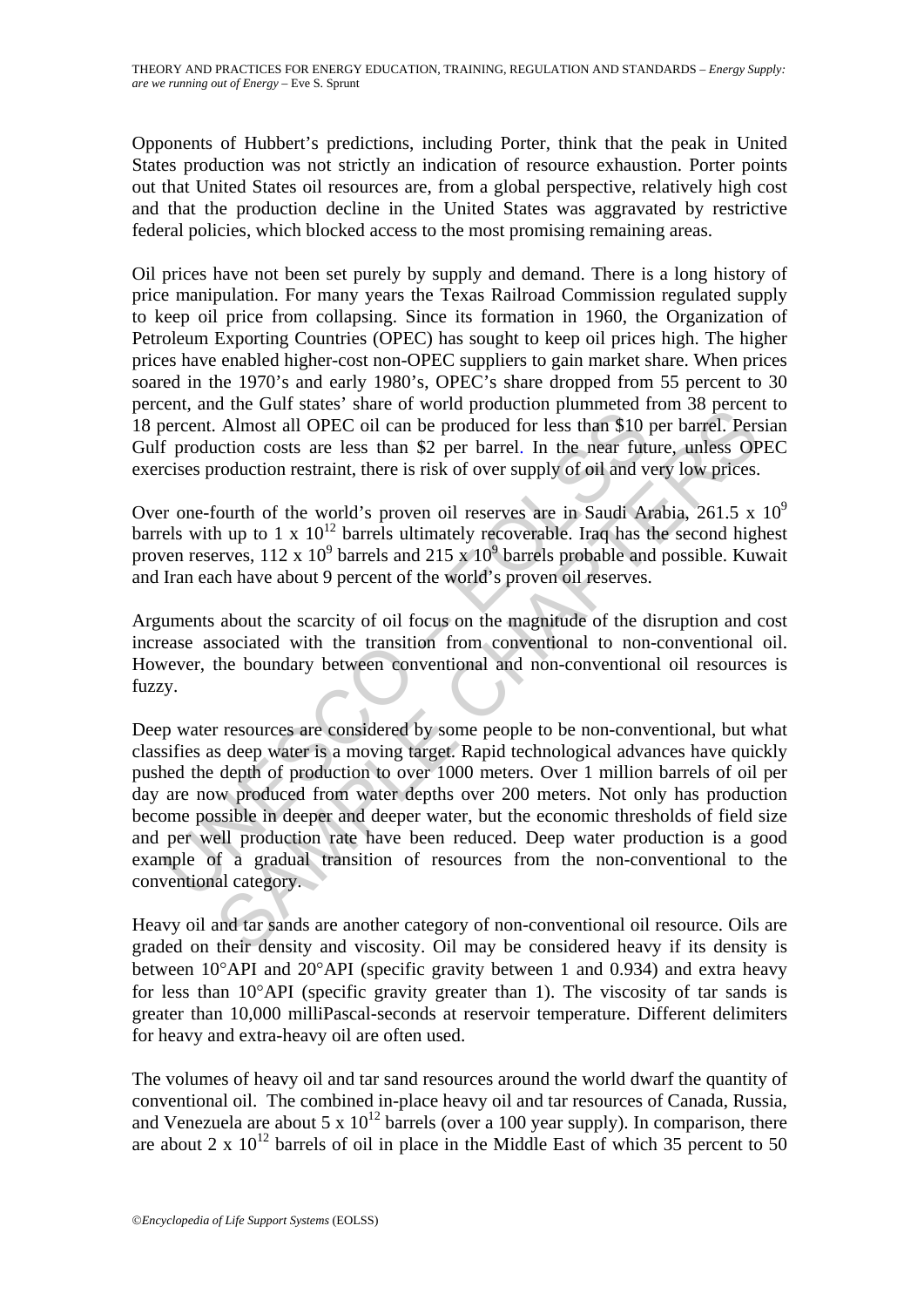percent is recoverable with current technology. The EIA estimates ultimate conventional oil recovery at 4.7 x  $10^{12}$  barrels, while the International Energy Agency (IEA) estimates ultimate conventional oil recovery at 2.7 x  $10^{12}$  barrels. Laherrere's prediction of a peak in oil production in the next decade is based on the IEA estimate of ultimate conventional oil recovery. Just as deep water resources are gradually being brought onto production, heavy, and extra-heavy oil resources are slowly being developed. Steam injection, horizontal wells, use of light oil as a dilutant both downhole and for transportation, and emulsion technology are gradually making more and more heavy oil resources commercially viable.

Oil shale is another non-conventional source of oil. Oil shales are sedimentary rocks, which are rich in organic matter and can yield oil by pyrolysis at temperatures around 500°C. The richest oil shales in the United States are in the Green River Formation of Wyoming, Colorado, and Utah. Considering only the shales that could yield more than 45 liters of oil per ton, there are  $1.5 \times 10^{12}$  barrels of oil in place. Estimates of global oil shale resources are highly speculative. The EIA estimates  $15 \times 10^{12}$  barrels worldwide with more than one third of that total in the United States.

C. The theats of shanes in the United States are in the Octor N<br>oming, Colorado, and Utah. Considering only the shales that could<br>tiers of oil per ton, there are  $1.5 \times 10^{12}$  barrels of oil in place. Estin<br>e resources a relieves on since in the united values are in the create Kiver Fromiano. Colorado, and Utah. Considering only the shales that could yield more to infer too, there are  $1.5 \times 10^{12}$  barrels of in place. Estimates of globa When oil prices soared in the late 1970s and early 1980s, several oil companies initiated pilot projects to produce oil from oil shale. However, when oil prices collapsed, these projects were discontinued. Since then, oil prices have been too low to revive interest. However, if oil becomes scarce and prices rise, oil shale represents a huge potential resource. One of the greatest potential sources of oil is enhanced oil recovery in existing oil fields. Conventional oil does not reside in giant underground lakes, but in tiny pore spaces within the rock. The size of these pore spaces, their percentage of the total rock volume, the degree to which they are filled with oil, and their inter-connectivity varies tremendously from oil field to oil field. Under current technical and economic conditions, on the average less than 35 percent of the oil in place is recovered. Recovery of over 50 percent has been achieved with existing technology in some reservoirs. If the worldwide average recovery were increased to 50 percent, over  $750 \times 10^9$  barrels would be added to reserves.

The definition of conventional oil is continuously evolving with advancing technology. While the easiest to find and produce oil may peak in the next ten to twenty years, huge volumes of extra-heavy oil, tar sands, and oil shales remain to be tapped. Future oil crises like the crises of the last thirty years are more likely to arise from politics and war than from global shortage of supply.

-

- -

> TO ACCESS ALL THE **14 PAGES** OF THIS CHAPTER, Visit[: http://www.eolss.net/Eolss-sampleAllChapter.aspx](https://www.eolss.net/ebooklib/sc_cart.aspx?File=E3-03-17)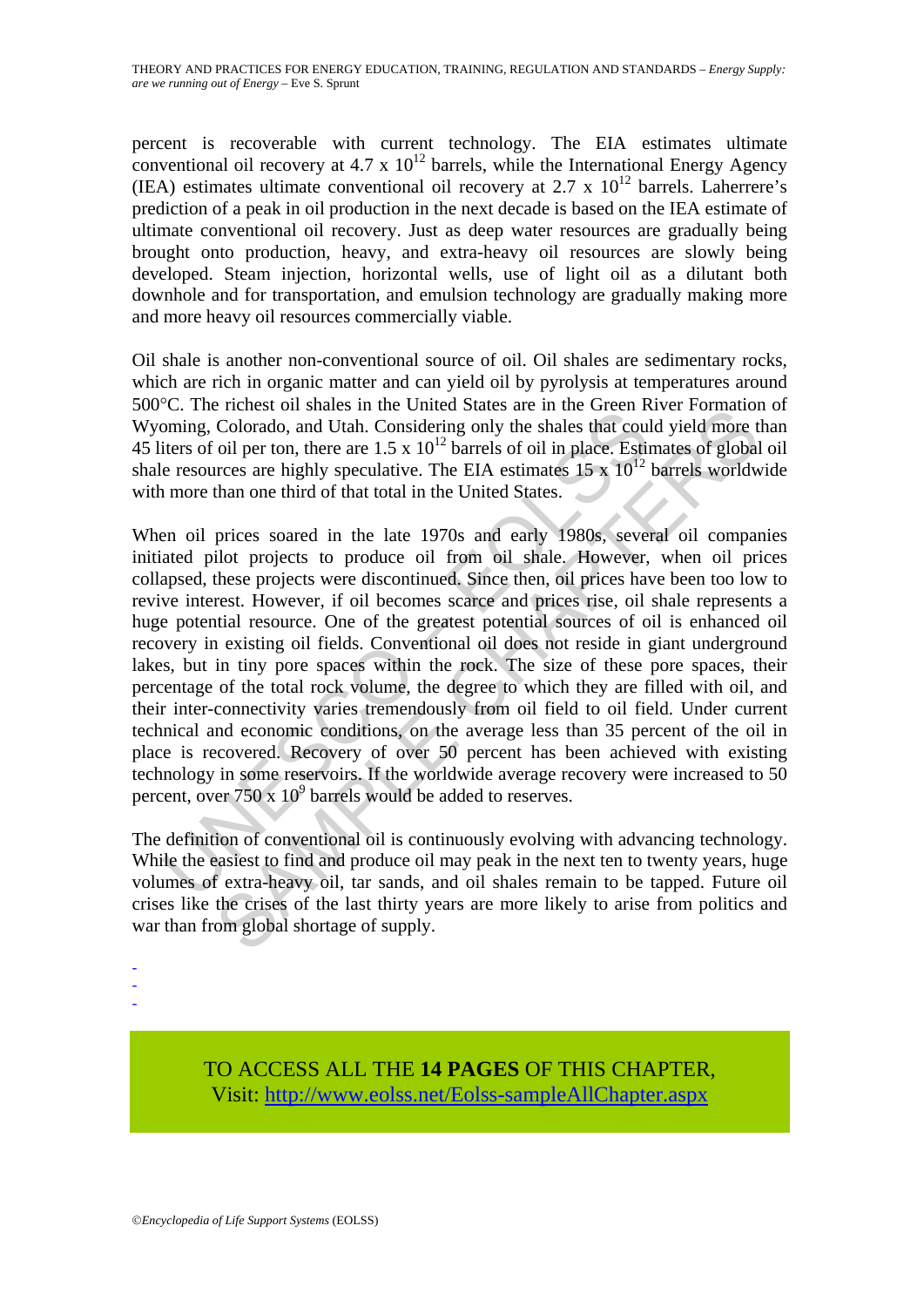#### **Bibliography**

Energy Information Administration, United States Department of Energy, (1999). International Energy Outlook 1999. 226 pp. [This is an excellent, comprehensive overview with numerous statistics. It is available on-line at www.eia.doe.gov.]

Collett, T. S., and Kuuskraa, V. A. (1998). Hydrates Contain Vast Store of World Gas Resources, Oil and Gas Journal, **96**(19), 90 - 95. [A huge volume of natural gas is present in hydrates, but technological advancements are necessary to make them a commercially competitive source of supply.]

Deming, D. (1998). Are Resources Really Limited, The Leading Edge, **17** (3), 339-340. [Deming contrasts optimistic and pessimistic views of the supply of natural resources and sides with the optimists.]

Hubbert, M. King (1956). Nuclear Energy and the Fossil Fuels, American Petroleum Institute, Dallas, Drilling and Production Practice, 7-25. [This is the classic paper in which Hubbert describes his method of forecasting peak production of natural resources including oil and coal.]

Hubbert, M. King (1981). The World's Evolving Energy System, Am. Journal of Physics, **49**(11), 1007- 1029. [Hubbert comments on the predictions he made in 1956 and updates and expands his work to provide a prediction of the timing of the peak of global oil production.]

Kruuskraa, V. A., Schmoker, J. W., Dyman, T. S. (1998). Diverse Gas Plays Lurk In Gas Resource Pyramid, Oil and Gas Journal, **96**(23), 123 - 130. [Many potential future gas supplies are discussed.]

Laherrere, J. H. (1999). World Oil Supply—What Goes Up Must Come Down, But When Will It Peak?, Oil and Gas Journal, **97**(5), 57-64. [A proponent of the Hubbert analysis provides updated predictions.]

Perrodon, A., Laherrere, J. H., Campbell, C. J., (1998). The World's Non-Conventional Oil and Gas, The Petroleum Economist, Ltd., London, 113 pp. [Although the authors believe that an energy crisis is coming, other interpretations of their data for unconventional energy sources are possible.]

Porter, E., (1995). Are We Running Out of Oil?, American Petroleum Institute Discussion Paper #081, 56 pp. [Comprehensive evaluation of oil supply including the history of perennial concerns that oil supplies will soon be depleted.]

ing and Production Practice, 7-25. [This is the classic paper in which Hubbert<br>recasting peak production of natural resources including oil and coal.]<br>Dert, M. King (1981). The World's Evolving Energy System, Am. Journal o Production Practice, 7-25. [This is the classic paper in which Hubbert describes his me<br>
preak production of natural resources including oil and coal.]<br>
King (1981). The World's Evolving Energy System, Am. Journal of Phys Simon, J. (1998). Ultimate Resource 2, 656 pp, Princeton, NJ, USA: Princeton University Press. [A review of the supplies of natural resources from the perspective that people will rise to challenges and thrive by devising new technologies.]

#### **Biographical Sketch**

**Eve Sprunt** received her B.S. and M.S. from MIT and her Ph.D. from Stanford University. From 1978 through 2000 she worked for Mobil Oil spending the first 15 years in research, authoring 23 patents and 28 peer-reviewed technical publications, and subsequent years in Mobil's New Exploration and Producing Ventures. In 2000, she joined Chevron Corporation as a Senior Science and Technology Coordinator. From 1993 through 1996, she served as the Senior Technical Editor of the Society of Petroleum Engineers (SPE). As Senior Technical Editor, she supervised seven technical publications and wrote a monthly editorial column for SPE's Journal of Petroleum Technology (JPT). Since 1996, she has written a bimonthly column for JPT. She was a Distinguished Lecturer for SPE in 1998-1999. From 1991 through 1994, she served on the Board of Directors of SPE. From 1988 through 1990, she served as Executive Editor of SPE Formation Evaluation. She was SPE Program Committee Chairman in 1988. Eve founded the Society of Core Analysts (SCA) a chapter-at-large of the Society of Professional Well Log Analysts. She has served as President and as a distinguished lecturer for SCA. From 1989 to 1997, she served as Chairman of the American Petroleum Institute (API) Subcommittee on Core Analysis and edited the second edition of the API Recommended Practices for Core Analysis,